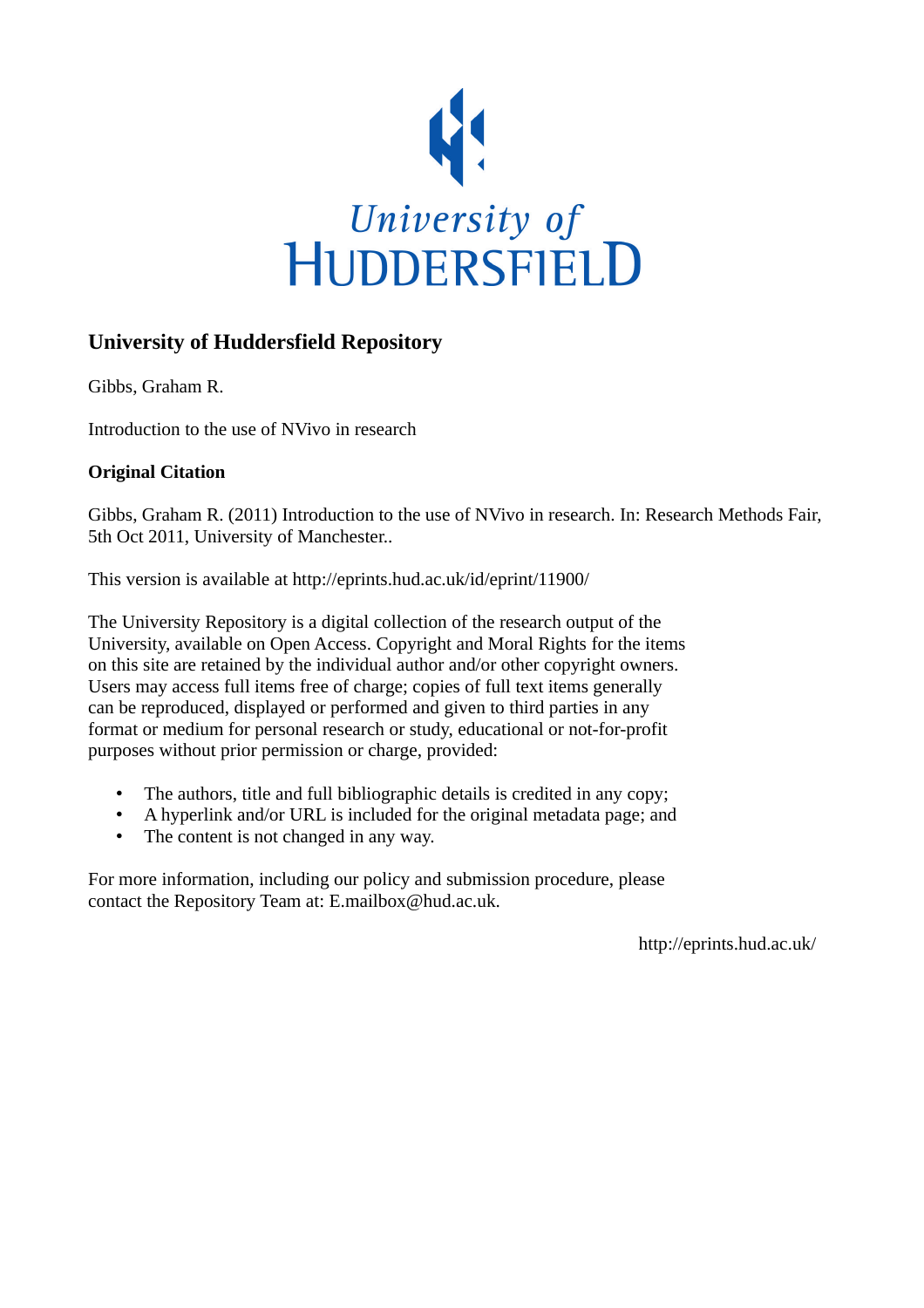| <b>Introduction to QSR</b><br><b>NVivo</b> |  |
|--------------------------------------------|--|
| <b>Graham R Gibbs</b>                      |  |
| University of<br>UDDERSFIELD               |  |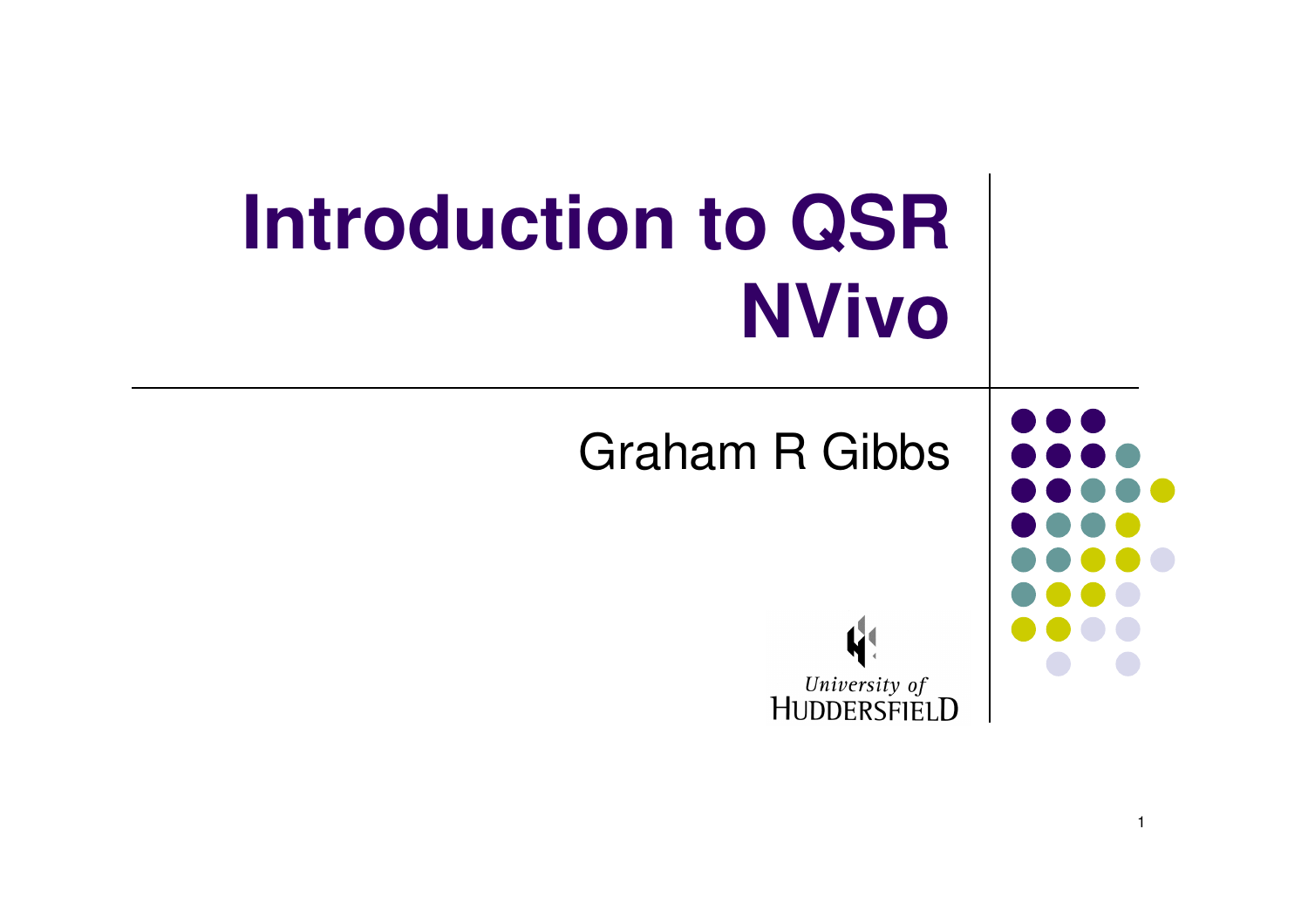# **Coding**



- $\bullet$  **Coding** based analysis (but also used in QCA and narrative analysis)
- $\bullet$ • 4 areas of the screen
- Undock
- $\bullet$ Use of right mouse button

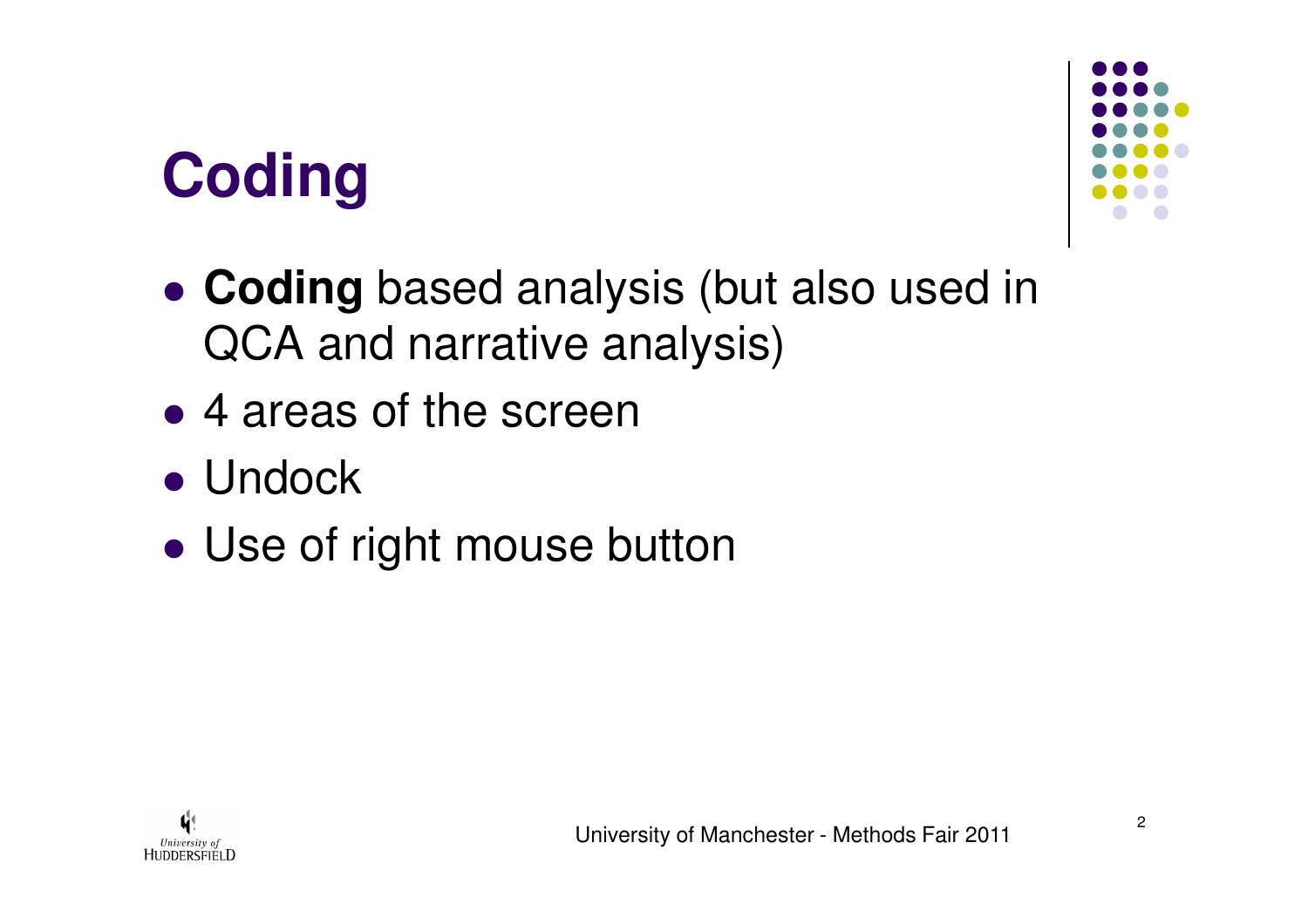## **Project**



- $\bullet$ Single file holds all but biggest video files
- $\bullet$  Sources – audio, video, pdf, text, docx, jpeg etc
- Audio and video can be transcribed and time linked with source
- $\bullet$ • Code time-line, text, selections of images/pdfs

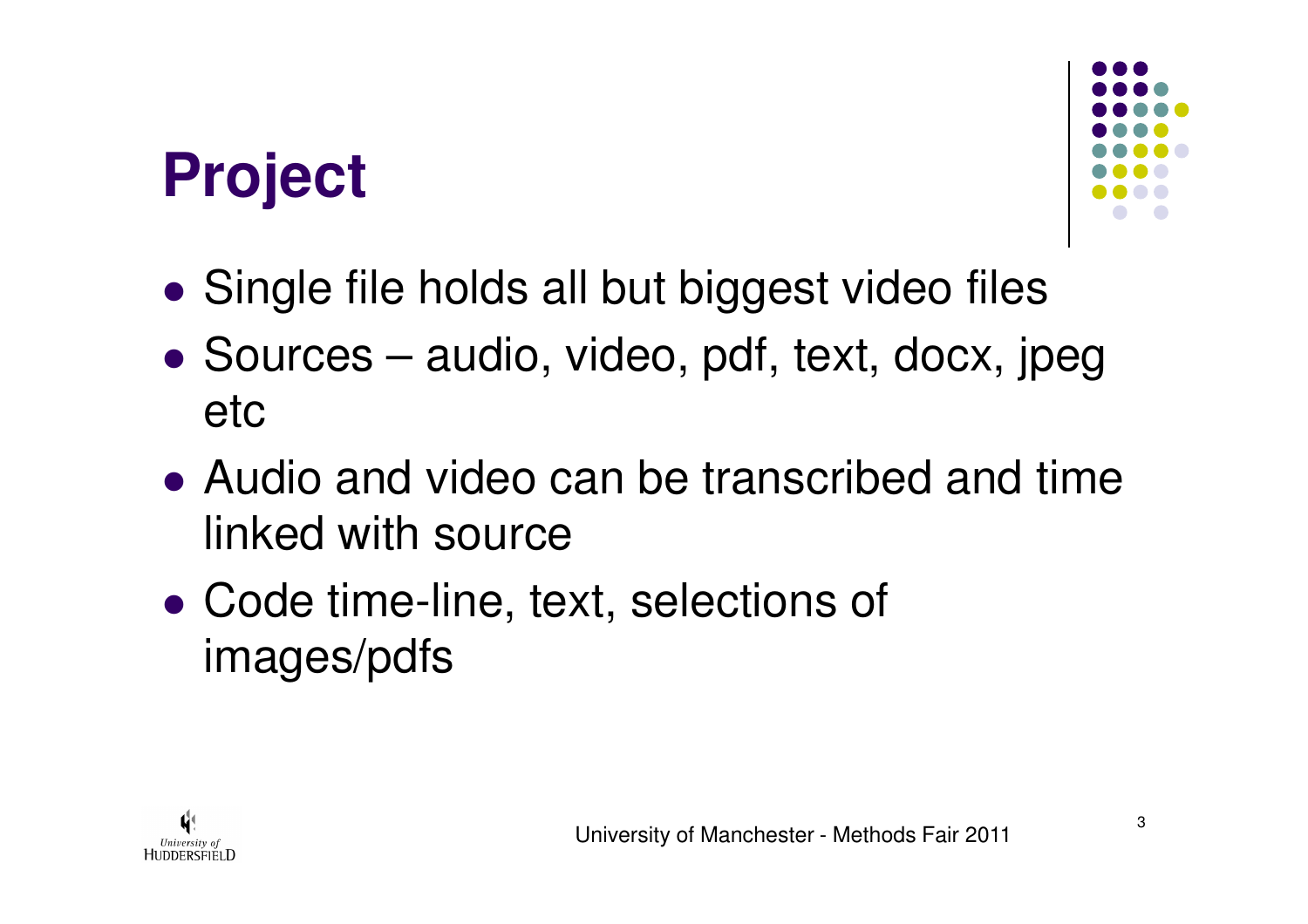#### **Nodes**

- $\bullet$ Nodes = codes
- $\bullet$ Analysis done by coding to nodes
- $\bullet$ ● List or trees
- $\bullet$ Case nodes



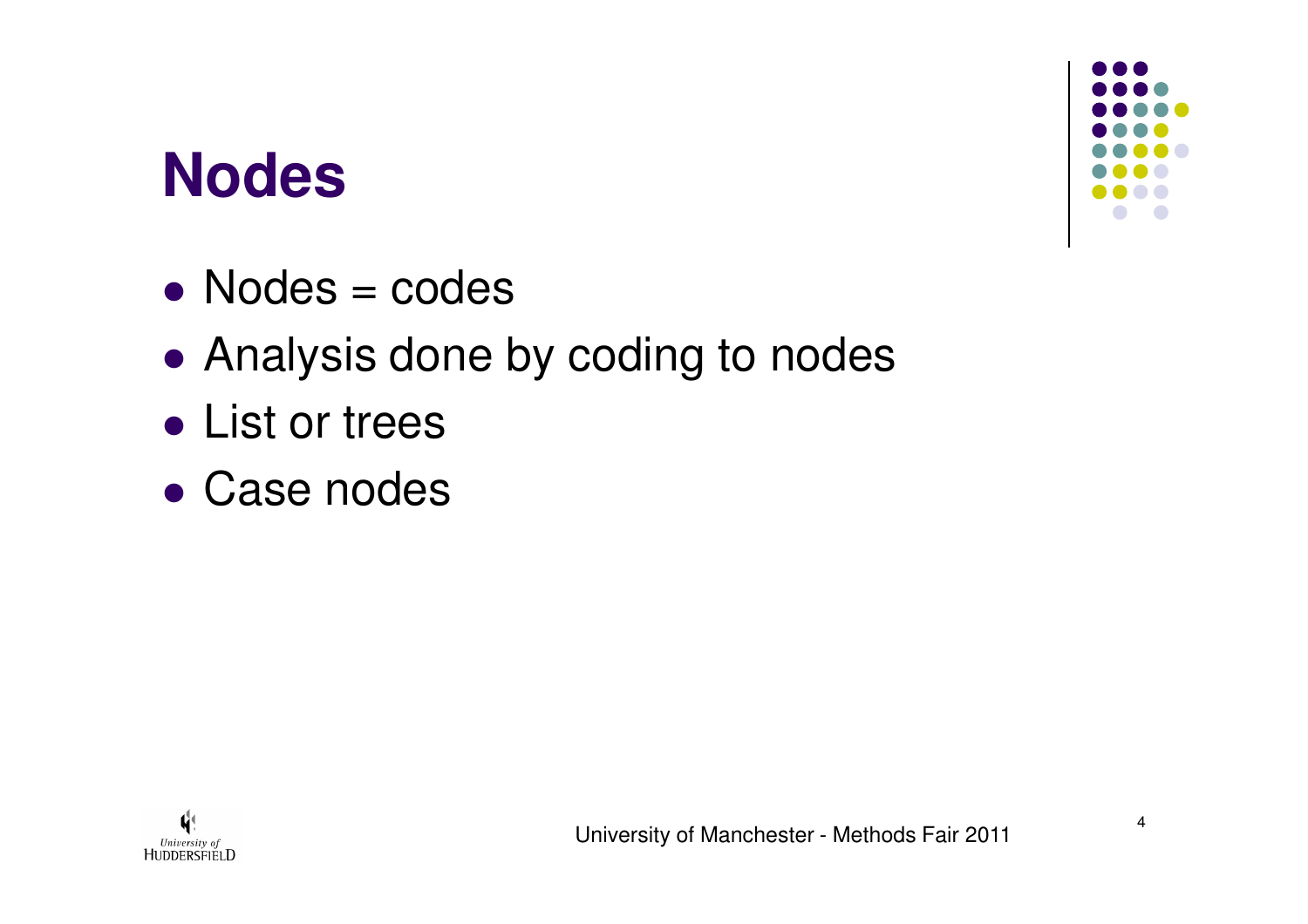## **Classifications**



- $\bullet$ Cased based data – attributes
- $\bullet$ Case nodes for data
- $\bullet$ Source classifications for literature review
- $\bullet$ • Relationships

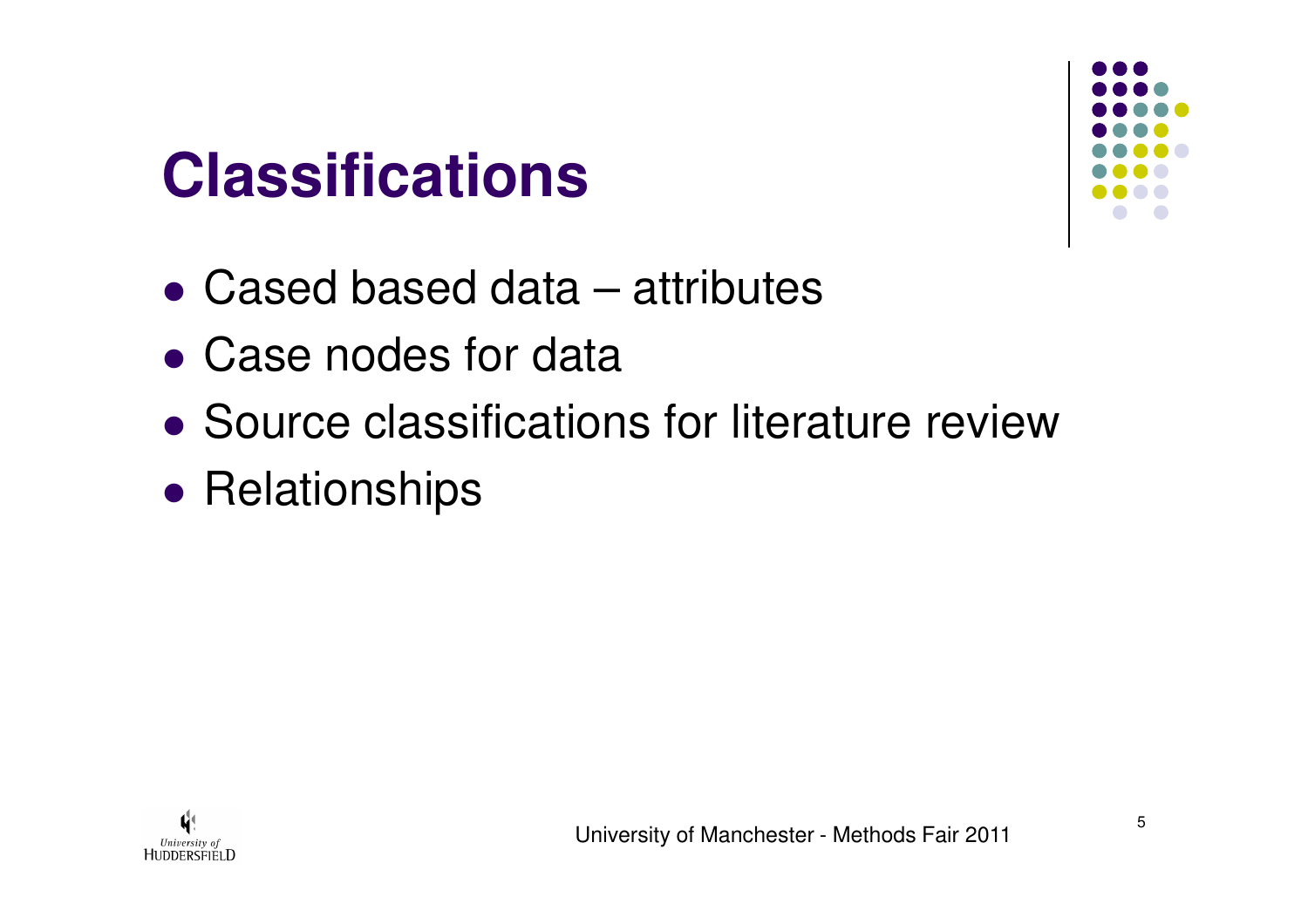

#### **How to code**

- $\bullet$ • Drag and drop
- $\bullet$ ● Pop up on coding bar
- $\bullet$ ● Auto coding
- $\bullet$ • Select area of image/pdf
- $\bullet$ • Select section of timeline on video/audio

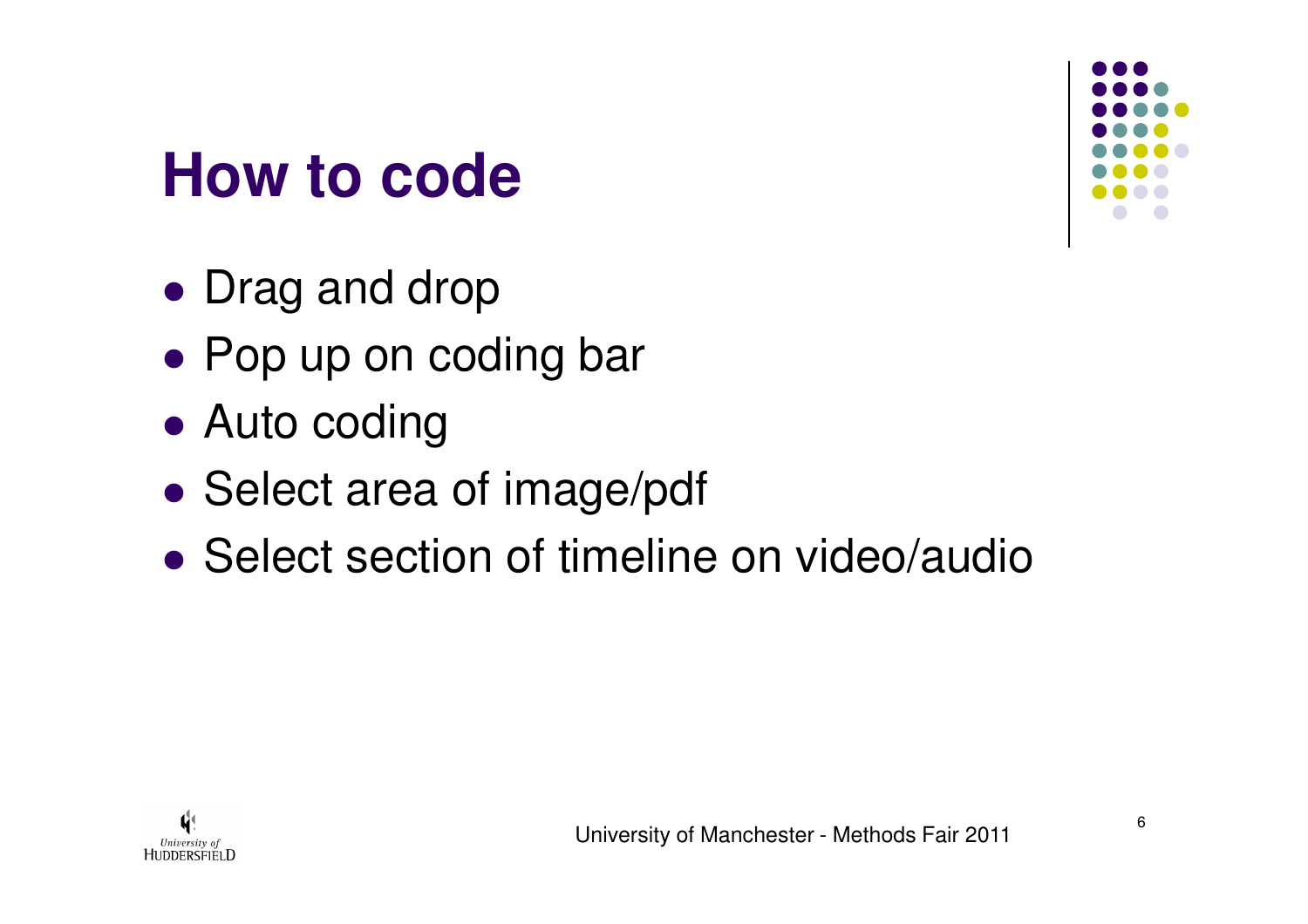# **Coding tree**



 $\bullet$ Re-organise – cut and paste, parent child

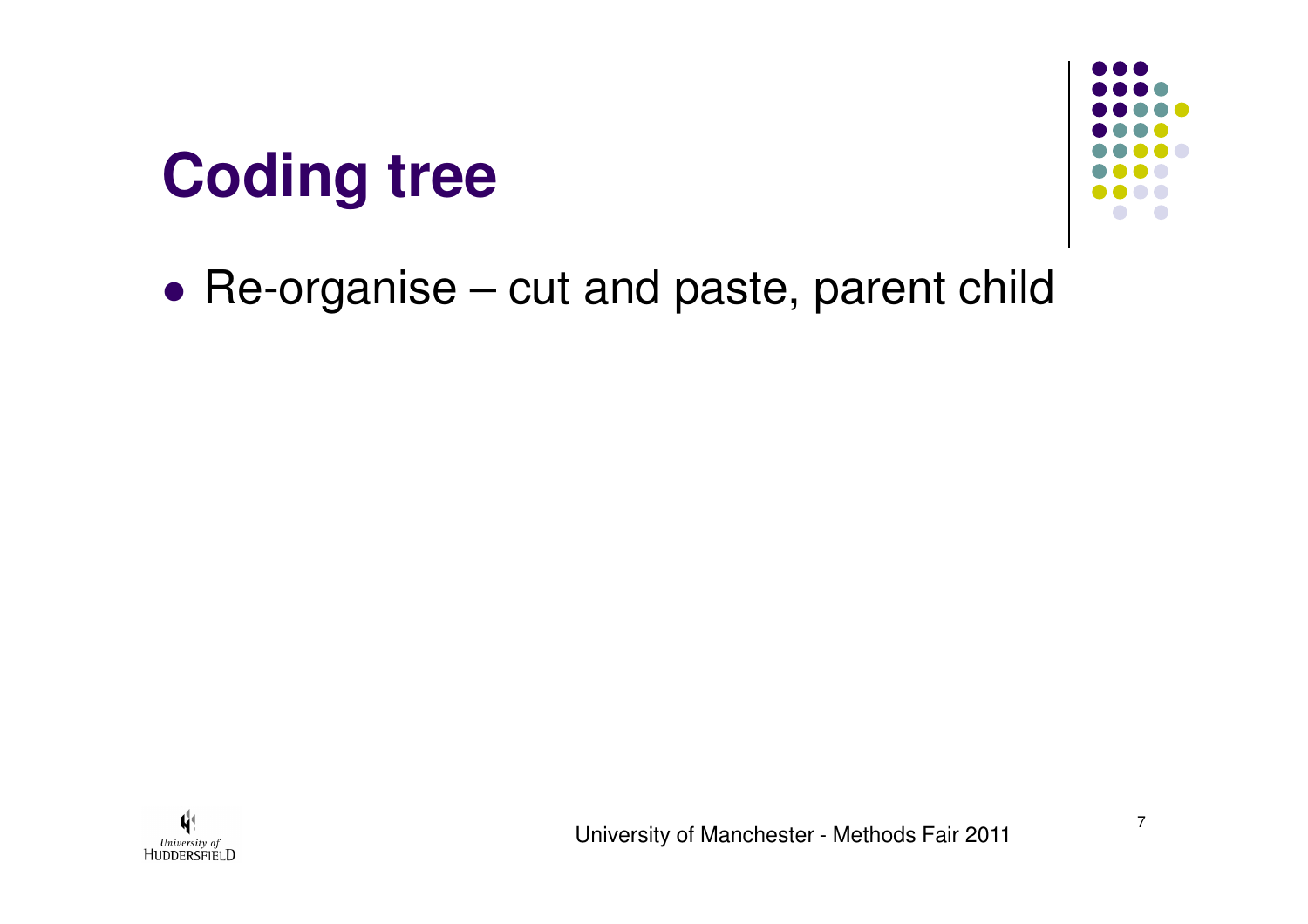### **Retrieval**

- $\bullet$ ● Node – double click
- $\bullet$ Queries

University of HUDDERSFIELD

- $\bullet$ • Text search
- $\bullet$ • Node search (with attributes)
- $\bullet$ **• Matrix search**

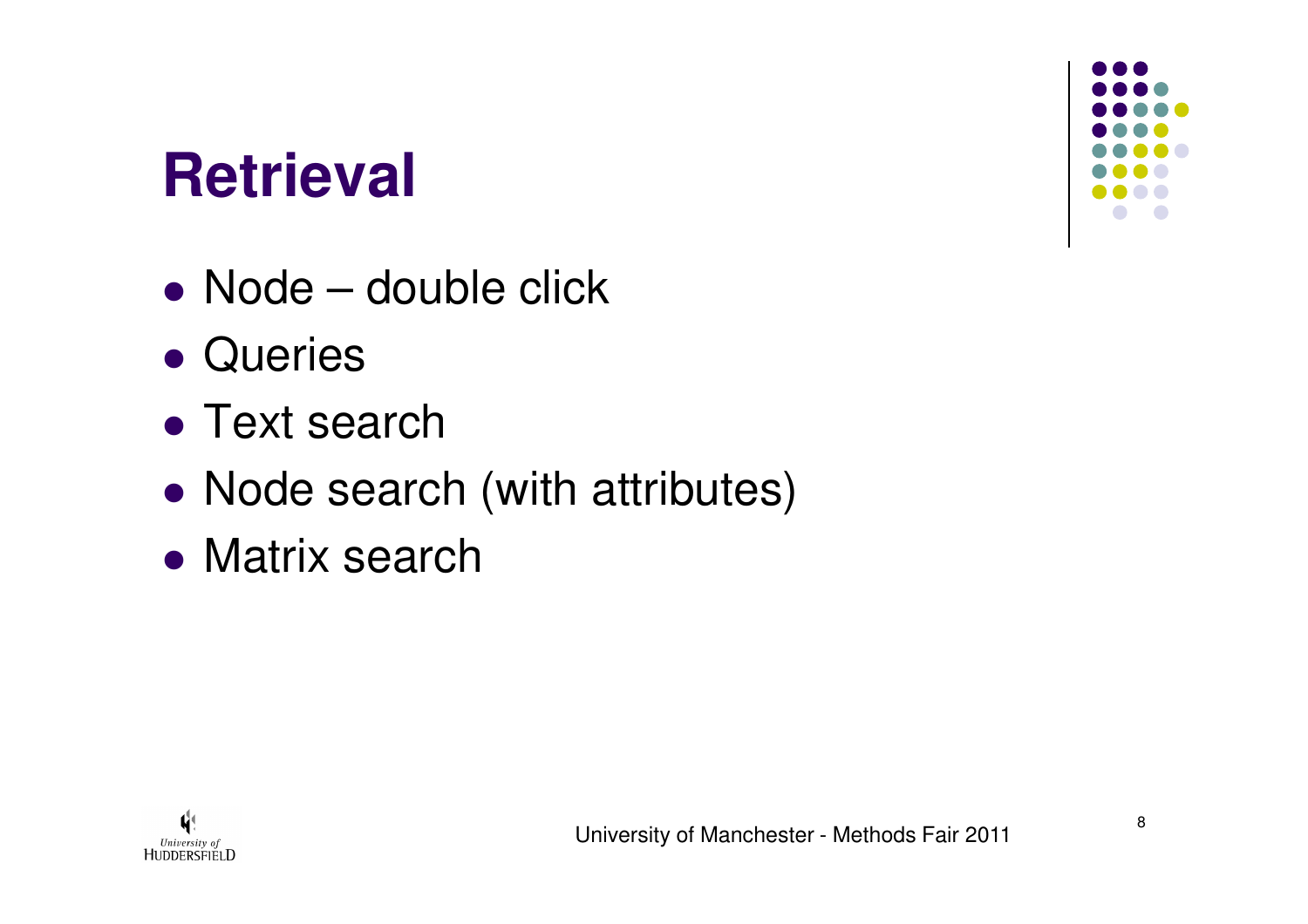#### **Models**

- $\bullet$ **• Images/symbols**
- $\bullet$ **•** links preserved
- $\bullet$ • linked to data set



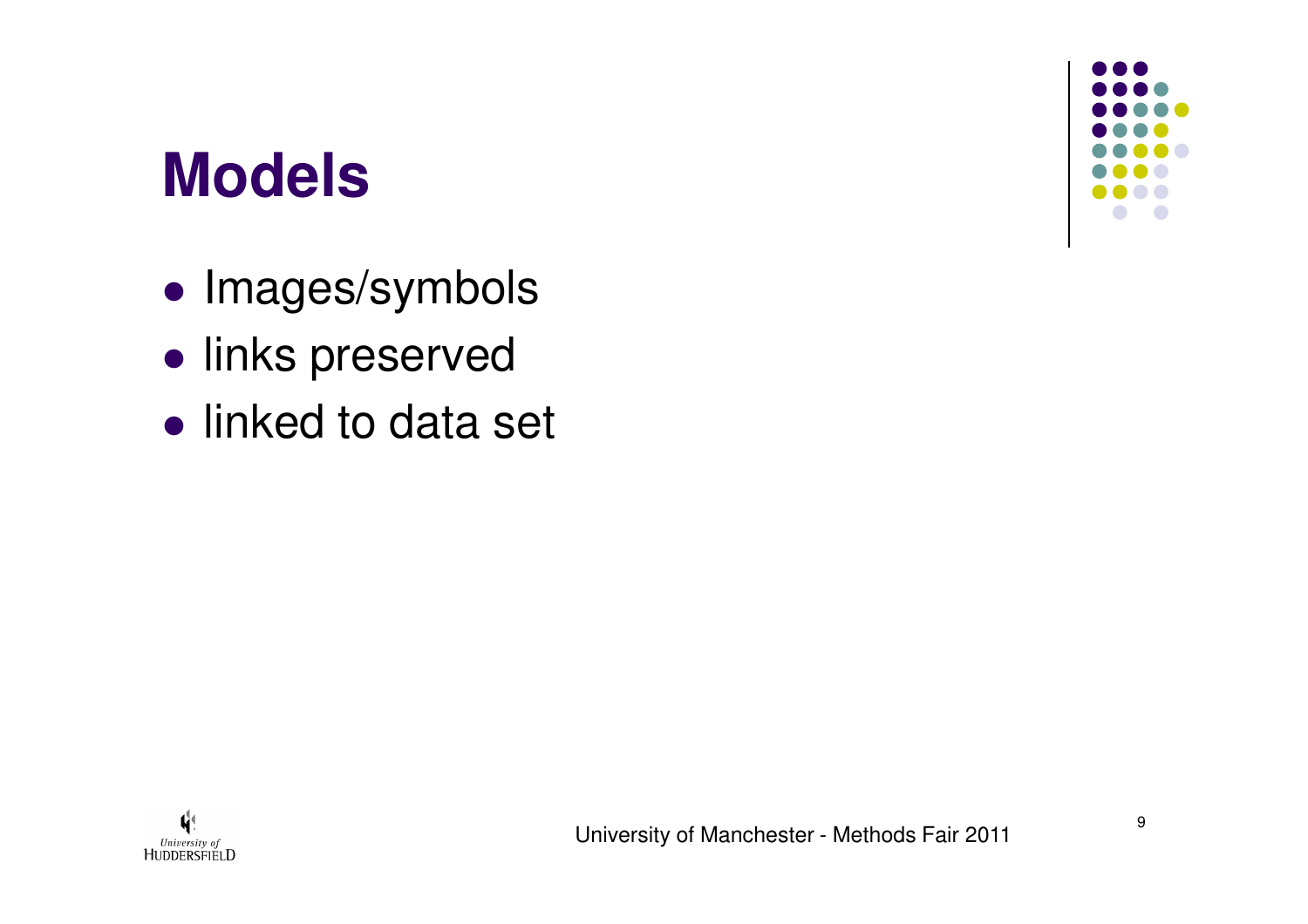#### **Teamwork**

- $\bullet$ **• Merging projects**
- $\bullet$ • ID of users.

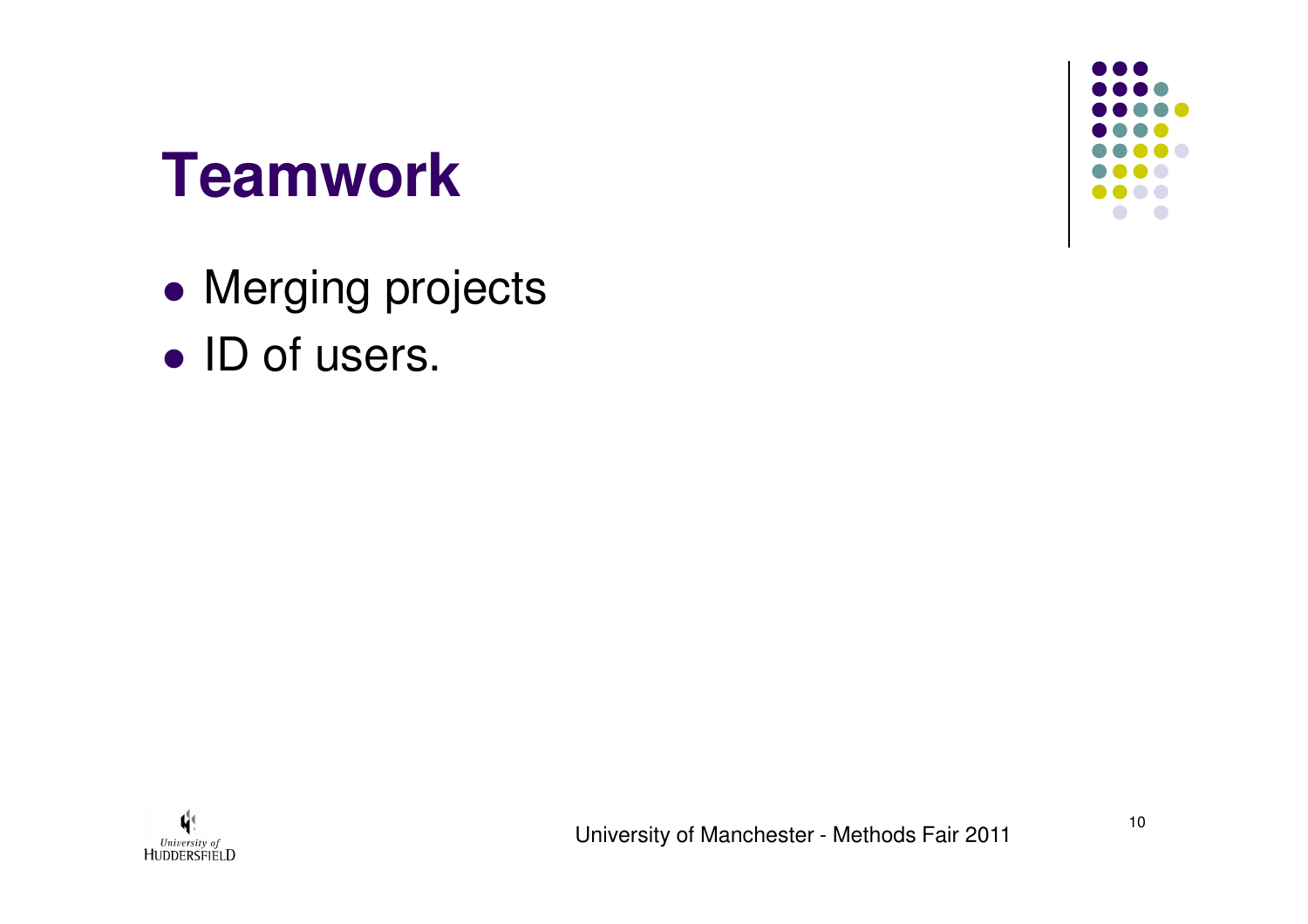# **Transcription**

- $\bullet$ • In NVivo from audio or video
- $\bullet$ **• Express Scribe and F4/F5**
- $\bullet$ Can slow down speech
- $\bullet$ • Rewind on pause.
- $\bullet$ Link with control pedal.



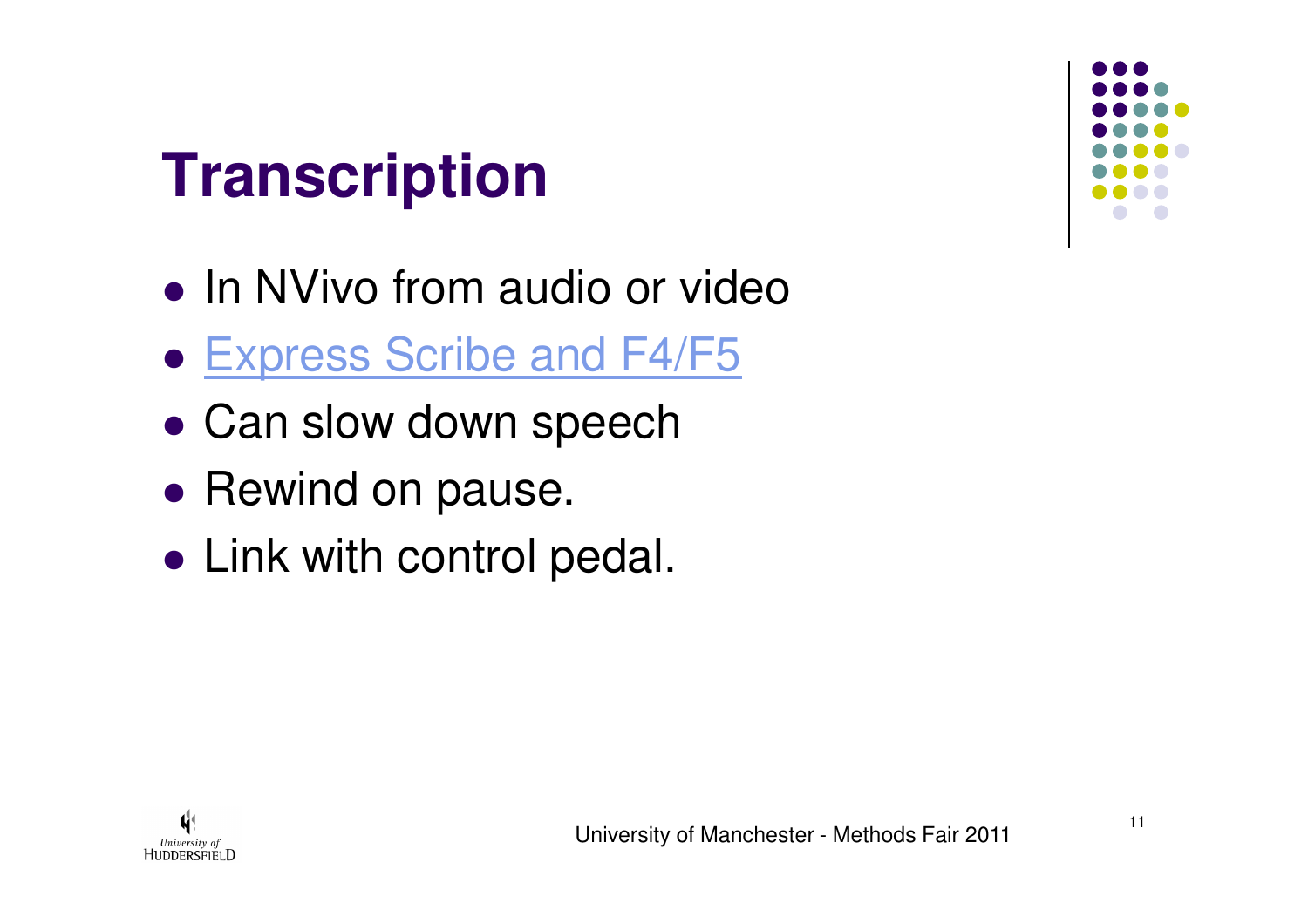# **Help**



- $\bullet$ • http://www.qsrinternational.com/support\_getti ng-started.aspx
- $\bullet$ http://caqdas.soc.surrey.ac.uk/
- http://onlineqda.hud.ac.uk/ $\bullet$
- $\bullet$ http://www.youtube.com/user/benmeehan
- $\bullet$  http://www.youtube.com/user/silvanadigregori o#p/u